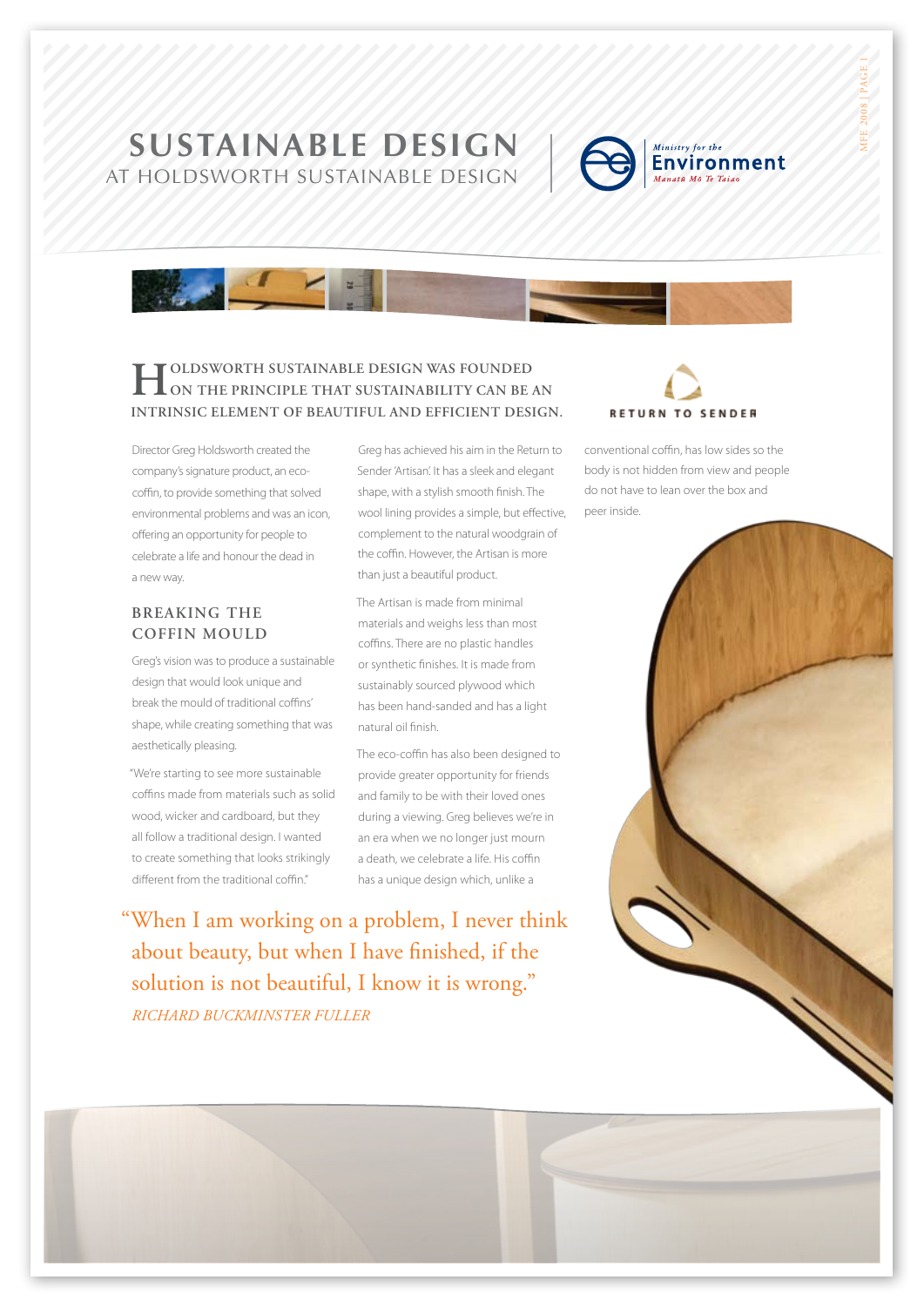"The values in the coffin were a total mismatch to the values of the man inside it, whose passion was working with wood." *Greg Holdsworth*

#### **The toxic side of traditional coffins and cremation**

The seed of Greg's idea was planted when he noticed the artificial materials used in his father-in-law's coffin. He was surprised when he put his hand on the coffin's handle and discovered it was plastic. The coffin was made of artificial woodgrain over MDF (medium density fibreboard) and lined with synthetic material.

"The values in the coffin were a total mismatch to the values of the man inside it, whose passion was working with wood," says Greg.

Traditional burials, cremations, funerals and coffins collectively have a range of negative environmental impacts.

In the United States over 80,000 kg of steel, in excess of two million kilograms of copper and bronze, and about 10 million board metres of hardwood go into the ground in coffins each year. Closer to home it's more about MDF and plastic — less waste of resources, perhaps, but far more toxic.

Most coffins used in New Zealand are made from MDF, a material that has traditionally contained high quantities of formaldehyde and other toxins. Formaldehyde is a carcinogen linked to nasal and lung cancer, and has been associated with asthma, nausea, and eye and throat irritation. Last year, 28,520

deaths occurred in New Zealand with an estimated 95 per cent of the people buried or cremated in MDF coffins; that's over a million kilograms of MDF and 15,000 kg of metal-plated plastic handles.

Minimising possible impacts of cremation is one of the goals for Greg's caskets.

*"We look forward to seeing more of this design passing our way. As with any new designs and materials, we monitor them for burn time, thermal properties and discharge. The Return to Sender casket did very well on all fronts."* 

Dean McNaughten, North Shore City Council.

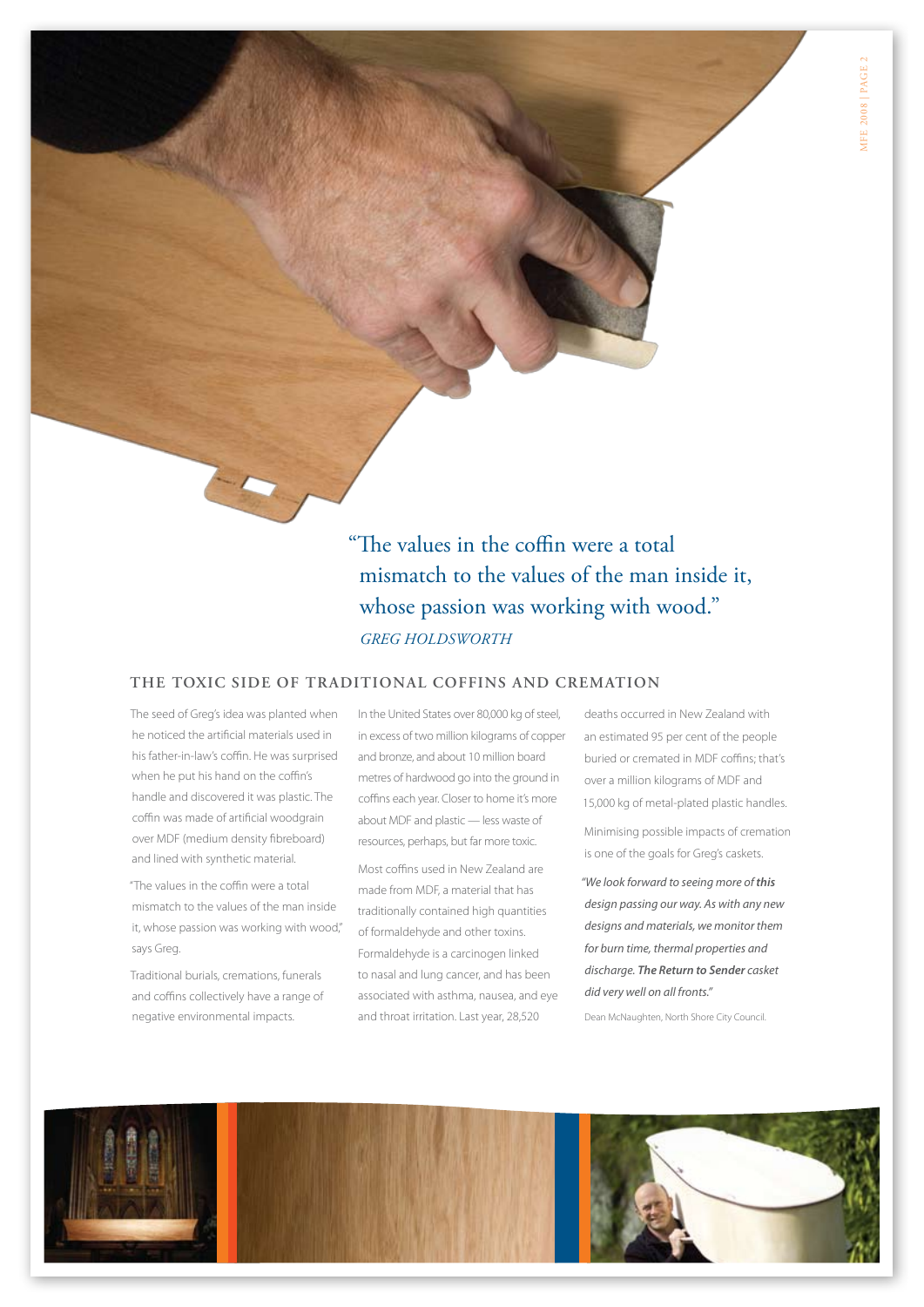

"Viewing today at funerals is happening more and more, and the style of the Return to Sender casket lends itself very well for this option…" *Wade Downey, Dil's Funeral Services*

#### **Return to Sender leaving nothing behind**

As the eco-coffin's name implies, the concept is about completing a circle of life, both from a life and death point of view, and from an environmental sustainability perspective.

Return to Sender coffin features:

- **• lightness (minimal materials)**
- **• non-toxic**
- **• visually striking**
- **• accessible**
- **• simple**
- **• meets industry needs**
- **• unique New Zealand design.**

#### **Ply — an iconic kiwi material**

While researching materials, Greg settled on plywood as a material with a distinctive heritage in New Zealand, with uses ranging from beach-house construction to boats and furniture. Ply can be sourced from sustainably forested timber, has good working properties, and uses minimal quantities of glue. It is also an efficient way to use timber; one European furniture

maker claims that from a given number of trees they can make eight to ten times as much product from ply as they would be able to make from solid timber.

However, it has been challenging to find economical, high-quality plywood from sustainably grown sources, with a good price and consistent supply.

Greg uses sustainably grown radiata pine, meranti and poplar plywood from Italy. Greg would prefer to source more New Zealand materials, but his research has not yet found a supply that would meet his needs.

#### **Sustainable coffin production**

The eco-coffin stacks up well for sustainable production methods. Greg is conscious of keeping glue use to a minimum and supplements it with thin wire pins. The plywood itself contains some formaldehyde but the glue content of ply is a fraction of that in MDF. Greg says the formaldehyde issue is sometimes misleading. It is estimated that humans naturally produce about 50 gm of formaldehyde per day so the formaldehyde residue in an un-embalmed

body could be greater than that contained in the coffin.

The eco-coffin is also manufactured using minimal energy. The plywood sheets are cut into component shapes with a laser cutter and the parts are assembled and finished by hand.

Greg is constantly looking for ways to further lower his company's impacts on the environment, while maintaining economic viability.

#### **Funeral industry support**

Funeral directors are finding the sustainably designed Return to Sender Artisan an excellent alternative to offer clients. While funeral directors still consider it a niche market, they see it growing in popularity in an industry fast evolving to meet a greater range of needs and expectations.

*"Viewing today at funerals is happening more and more, and the style of the Return to Sender casket lends itself very well for this option, allowing a person to 'lie in state' rather than lying in a casket. It adds more dimensions to the viewing experience."* Wade Downey, Dil's Funeral Services